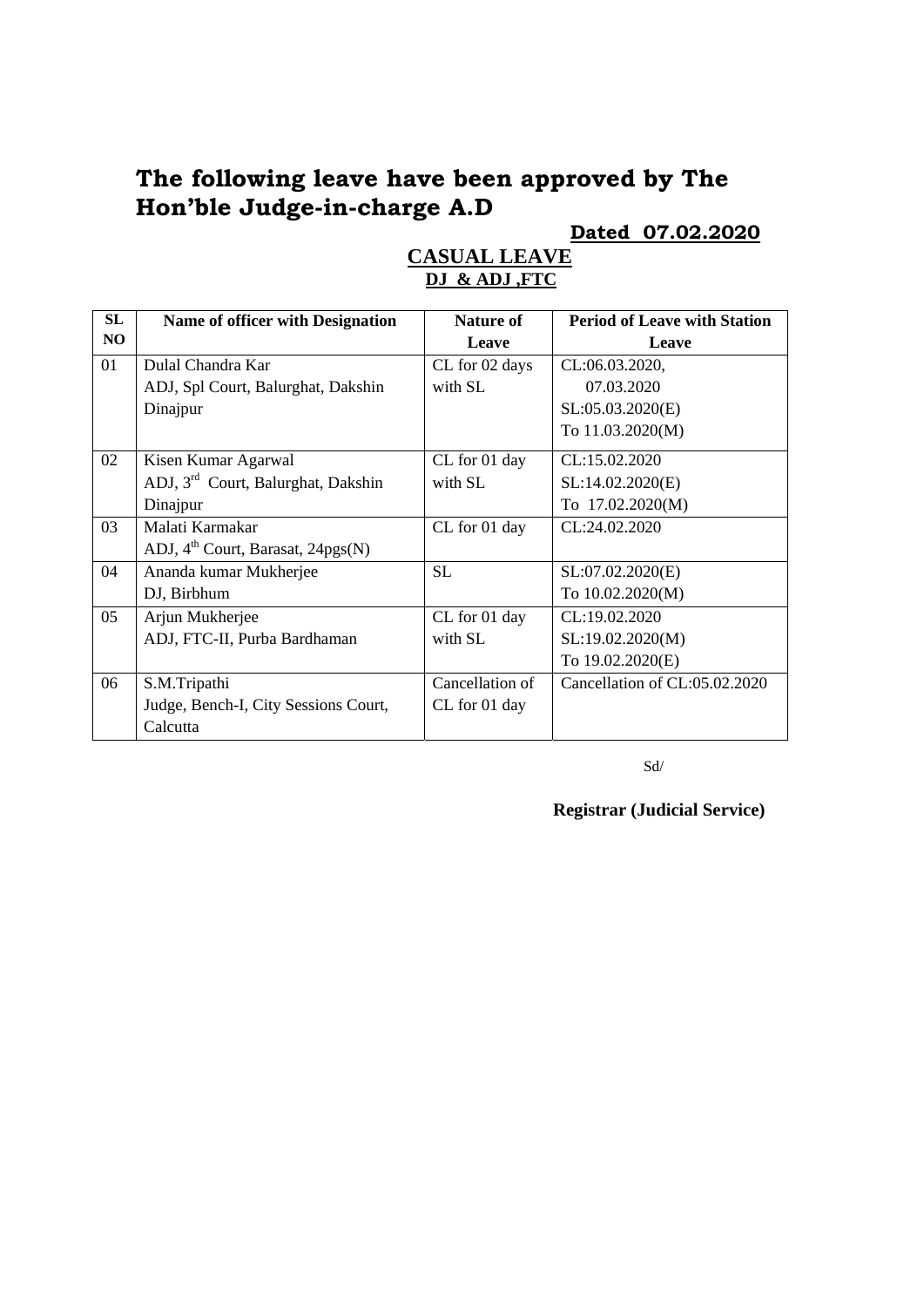# **The following leave have been approved by The Hon'ble Judge-in-charge A.D**

#### **Dated 07.02.2020**

|    |                                                         | DJ & ADJ, FTC          |                                     |
|----|---------------------------------------------------------|------------------------|-------------------------------------|
| SL | Name of officer with Designation                        | <b>Nature of Leave</b> | <b>Period of Leave with Station</b> |
| NO |                                                         |                        | Leave                               |
| 01 | Ashutosh Kumar Singh                                    | CL for 01 day          | CL:30.01.2020                       |
|    | ADJ, Diamond Harbour, 24pgs(S)                          |                        |                                     |
| 02 | Debabrata Mukherjee                                     | CL for 01 day with     | CL:01.02.2020                       |
|    | ADJ, 1 <sup>st</sup> Court, Islampur, Uttar Dinajpur    | <b>SL</b>              | SL:30.01.2020(E)                    |
|    |                                                         |                        | T 03.02.2020(M)                     |
| 03 | Kamal Sarkar                                            | CL for 01 day          | CL:01.02.2020                       |
|    | ADJ, 1 <sup>st</sup> Court, Alipore, 24pgs(S)           |                        |                                     |
| 04 | Nandan Deb Barman                                       | CL for 01 day          | CL:30.01.2020                       |
|    | ADJ, 3 <sup>rd</sup> Court, Purba Bardhaman             |                        |                                     |
| 05 | Partha Pratim Dutta                                     | CL for 01 day with     | CL:30.01.2020                       |
|    | ADJ, 4 <sup>th</sup> Court, Purba Bardhaman             | <b>SL</b>              | SL:28.01.2020(E)                    |
|    |                                                         |                        | To31.01.2020(M)                     |
|    |                                                         | CL for 01 day          | CL:01.02.2020                       |
| 06 | Pinaki Mitra                                            | CL for 01 day with     | CL:30.01.2020                       |
|    | ADJ, FTC, Katwa, Purba Bardhaman                        | <b>SL</b>              | SL:28.01.2020(E)                    |
|    |                                                         |                        | To31.01.2020(M)                     |
|    | Ramendra Nath Makhal                                    | CL for 01 day          | CL:24.01.2020                       |
| 07 | ADJ, FTC, Baruipur, 24pgs(S)                            |                        |                                     |
| 08 | Rajesh Chakraborty                                      | CL for 02 days         | CL:17.01.2020,                      |
|    | ADJ, FTC, Kalna, Purba Bardhaman                        |                        | 18.01.2020                          |
| 09 | Suparna Ray                                             | CL for 02 days with    | CL:21.01.2020,                      |
|    | ADJ, 2 <sup>nd</sup> Court, Balurghat, Dakshin Dinajpur | <b>SL</b>              | 22.01.2020                          |
|    |                                                         |                        | SL:18.01.2020(E)                    |
|    |                                                         |                        | To 23.01.2020(E)                    |
| 10 | Sandip Choudhury                                        | CL for 01 day with     | CL:24.01.2020                       |
|    | ADJ, Katwa, Purba Bardhaman                             | <b>SL</b>              | SL:22.01.2020(E)                    |
|    |                                                         |                        | To27.01.2020(M)                     |
|    |                                                         | CL for 01 day with     | CL:01.02.2020                       |
|    |                                                         | <b>SL</b>              | SL:30.01.2020(E)                    |
|    |                                                         |                        | To03.02.2020(M)                     |
| 11 | Srikumar Goswami                                        | CL for 01 day          | CL:28.01.2020                       |
|    | Judge, Commercial Court at Alipore, 24pgs(S),           |                        |                                     |
|    | Purba Bardhaman, Paschim Bardhaman                      |                        |                                     |

# **CASUAL LEAVE**

 Sd/ **Registrar (Judicial Service)**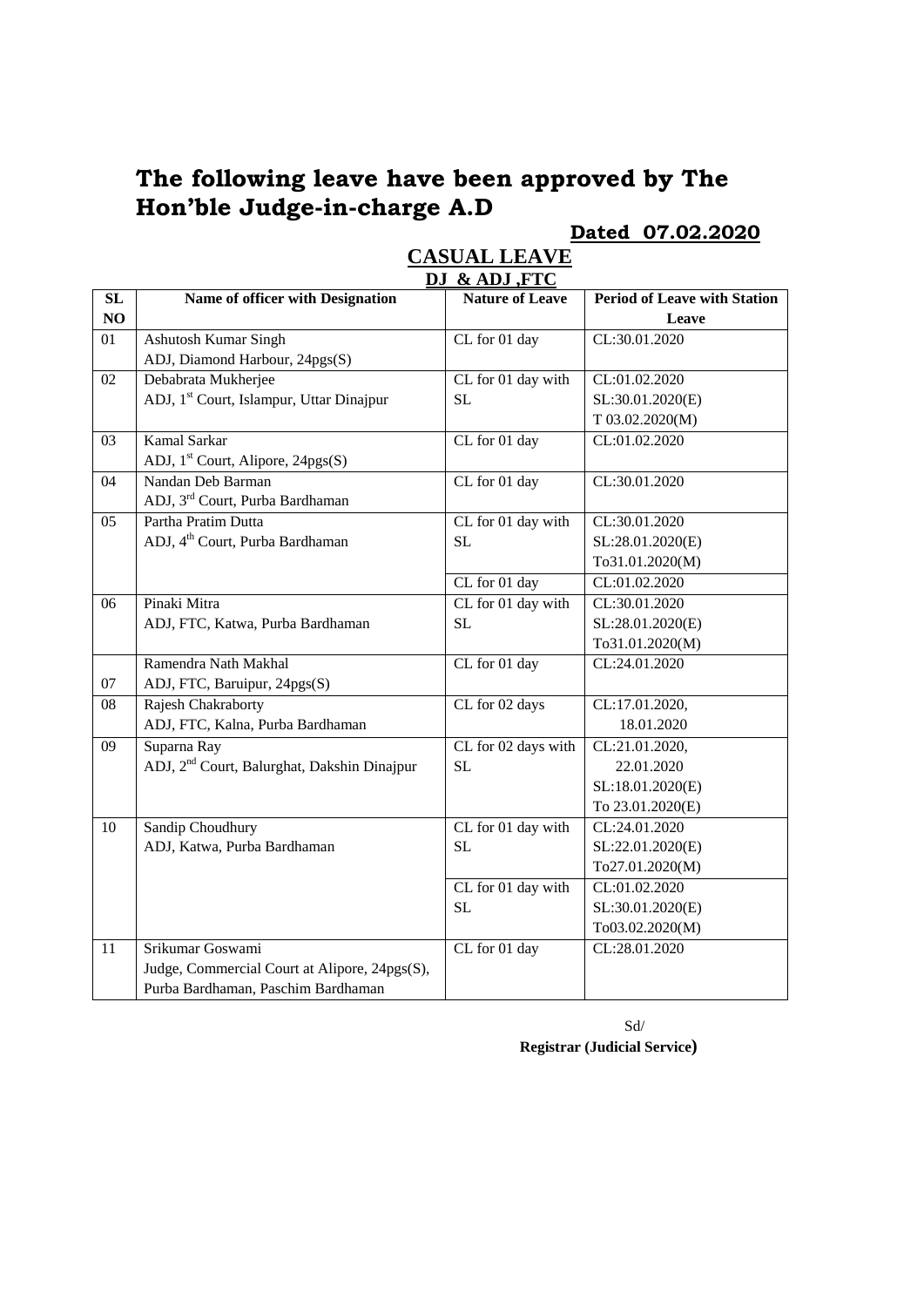### **The following leave have been approved by the Hon'ble Judge-in-Charge A.D.**

#### **Dated : 07.02.2020**

### **DJ/ADJ**

| SL<br>N <sub>O</sub> | Name of officer with Designation                                                  | <b>Nature of Leave</b>                        | <b>Period of Leave with</b><br><b>Station Leave</b> |
|----------------------|-----------------------------------------------------------------------------------|-----------------------------------------------|-----------------------------------------------------|
| 01.                  | Sri Atanu Roy, Registrar<br>Circuit Bench of Calcutta High Court<br>at Port Blair | Paternity cum Child<br>Care Leave for 08 days | From 10.02.2020 to<br>17.02.2020                    |

## **ADJ, FTC/ CJ(SD)**

| <b>SL</b><br>N <sub>O</sub> | Name of officer with Designation                                    | <b>Nature of Leave</b>                                    | <b>Period of Leave with</b><br><b>Station Leave</b> |
|-----------------------------|---------------------------------------------------------------------|-----------------------------------------------------------|-----------------------------------------------------|
| 02.                         | Smt. Moon Chakraborty<br>CJ (SD), Berhampore, Murshidabad.          | Child Care Leave for $15 \mid$ From 10.02.2020 to<br>days | 24.02.2020                                          |
| 03.                         | Sri Bibhuti Narayan Singh<br>ADJ, FTC-3, Berhampore,<br>Murshidabad | Earned Leave for 04<br>days                               | From 17.02.2020 to<br>20.02.2020                    |

#### **CJM/ACJM**

| <b>SL</b>      | Name of officer with Designation                    | <b>Nature of Leave</b>                                    | <b>Period of Leave with</b>      |
|----------------|-----------------------------------------------------|-----------------------------------------------------------|----------------------------------|
| N <sub>O</sub> |                                                     |                                                           | <b>Station Leave</b>             |
| 04.            | Sri Bishal Mangrati<br>ACJM, Katwa, Purba Bardhaman | Earned Leave for 04<br>days                               | From 14.02.2020 to<br>17.02.2020 |
| 05.            | Smt. Sushmita Mukerji<br>ACJM, Kandi, Murshidabad   | Child Care Leave for $15 \mid$ From 17.02.2020 to<br>days | 02.03.2020                       |

## **CJ(JD)**

| <b>SL</b> | Name of officer with Designation | <b>Nature of Leave</b> | <b>Period of Leave with</b> |
|-----------|----------------------------------|------------------------|-----------------------------|
| <b>NO</b> |                                  |                        | <b>Station Leave</b>        |
| 06.       | Smt. Debarpita Tarafder          | Earned Leave for 06    | From 02.03.2020 to          |
|           | CJ(JD), Addl.Court, Berhampore,  | day                    | 07.03.2020                  |
|           | Murshidabad                      |                        |                             |

Sd/

**Registrar (Judicial Service)**